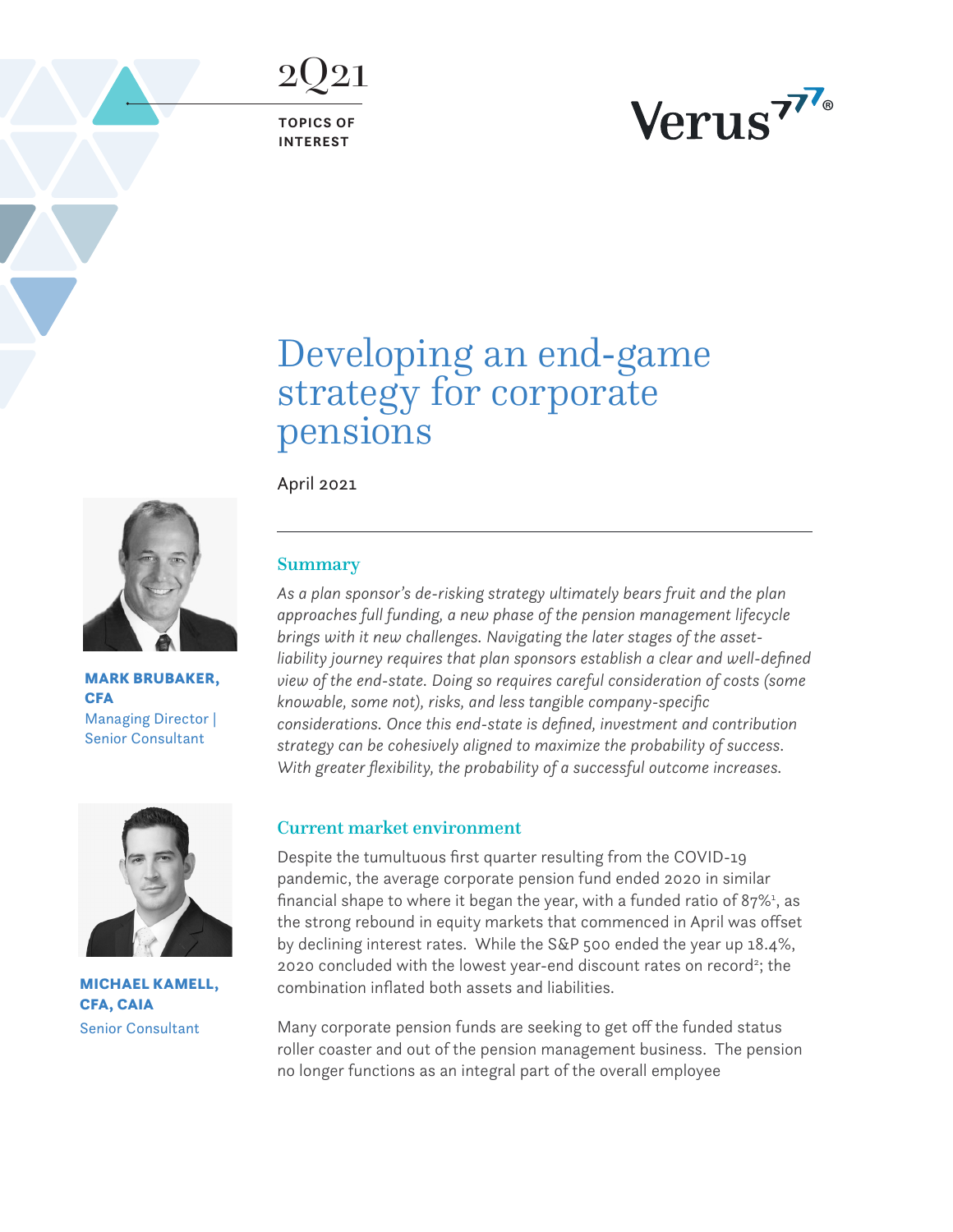<span id="page-1-0"></span>compensation and retention strategy for most companies. That combined with the more onerous contribution and mark-to-market requirements introduced by the Pension Protection Act of 2006 have caused the majority of corporate plan sponsors to close their pension funds to new entrants, or freeze their plan entirely. This was an important first step in creating a liability profile that is more manageable, and ultimately putting the sponsor on a path to one day be considering an end-game strategy.

In prior Topics of Interest, Verus has introduced the concept and mechanics of liability-driven investing (LDI)<sup>[3](#page-9-0)</sup>. We have also outlined the methodology used to help clients build successful de-risking glidepaths<sup>[4](#page-9-0)</sup> customized for unique circumstances. This discussion will build off those earlier papers and now focus on the different potential end-game options for plan sponsors and address some of the key considerations to align investment strategy with their ultimate end-game objective.

## End Game: pension risk transfer (PRT) or hibernation?

The fundamental end-game decision each plan sponsor needs to make is whether they ultimately want to engage in a pension risk transfer (PRT) and transfer liabilities from their balance sheet to that of a third party via a buy-out annuity or to participants via lump sum payments; or to retain the liabilities and risk on their own balance sheet. Under this approach, plan sponsors can develop a hibernation strategy by constructing a custom LDI portfolio designed to reduce future funded status volatility and potential contribution requirements to levels acceptable to the plan sponsor. In Verus' experience, most plan sponsors are ultimately seeking to transfer their pension risk via buyout annuity, but there are others that desire to retain the risk for reasons we will address below.

As mentioned above, it is important for plan sponsors to consider a variety of factors when determining their ideal end-state. In fact, it is highly likely that different strategies may be suitable for different subsets of plan participants and each strategy's attractiveness often depends on current market conditions. Therefore, to the extent feasible, plan sponsors will benefit by maintaining a degree of flexibility when evaluating end-game strategies.

Below we will address some of the key factors to consider for each strategy, including benefits, risks, and investment implications.

## Risk transfer strategies

The most common end-game strategy, and the natural starting point for discussion, is a risk transfer. As mentioned above, the primary risk transfer strategies are:

- $-$  Lump sum payments
- $-$  Buy-out annuities (partial or total)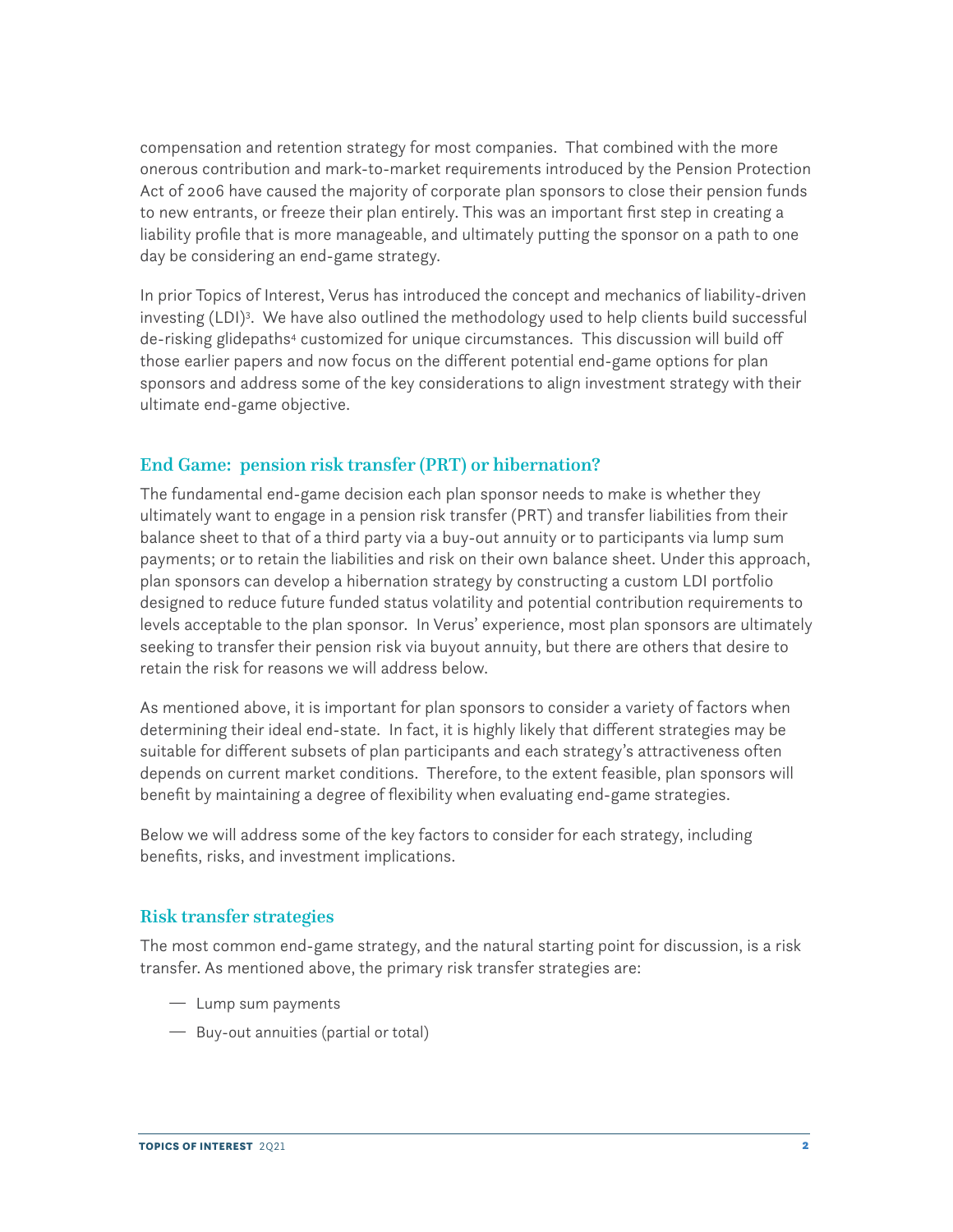#### **LUMP SUM PAYMENTS**

Lump sum payments have been frequently used by plan sponsors as an intermediate step to reduce plan liabilities and costs. They have been used almost exclusively with term-vested employees and are an attractive way of "cleaning up" the participant ledger and removing participants with small pension balances, an action that became especially compelling with the dramatic increase in fixed PBGC premiums that has made these small balance accounts prohibitively expensive to maintain in the plan.

A plan sponsor can periodically offer lump sum payments to select groups of participants. Typically, they will work with an actuarial firm to identify the appropriate groups to target, to craft an offer and then to solicit and collect participant responses. This process generally takes 4-8 months to complete.

#### **BUYOUT ANNUITIES**

Buyout annuities became more prevalent following the global financial crisis and their popularity has continued to increase, with transaction volume averaging approximately \$25 billion per year over the past four years.



#### EXHIBIT A: RISK TRANSFER TRANSACTION VOLUME IN US

*Source: Secure Retirement Institute*

Most of the above activity represents partial buyouts, but a number of plan sponsors have completed total buyouts, effectively removing themselves from the pension management business.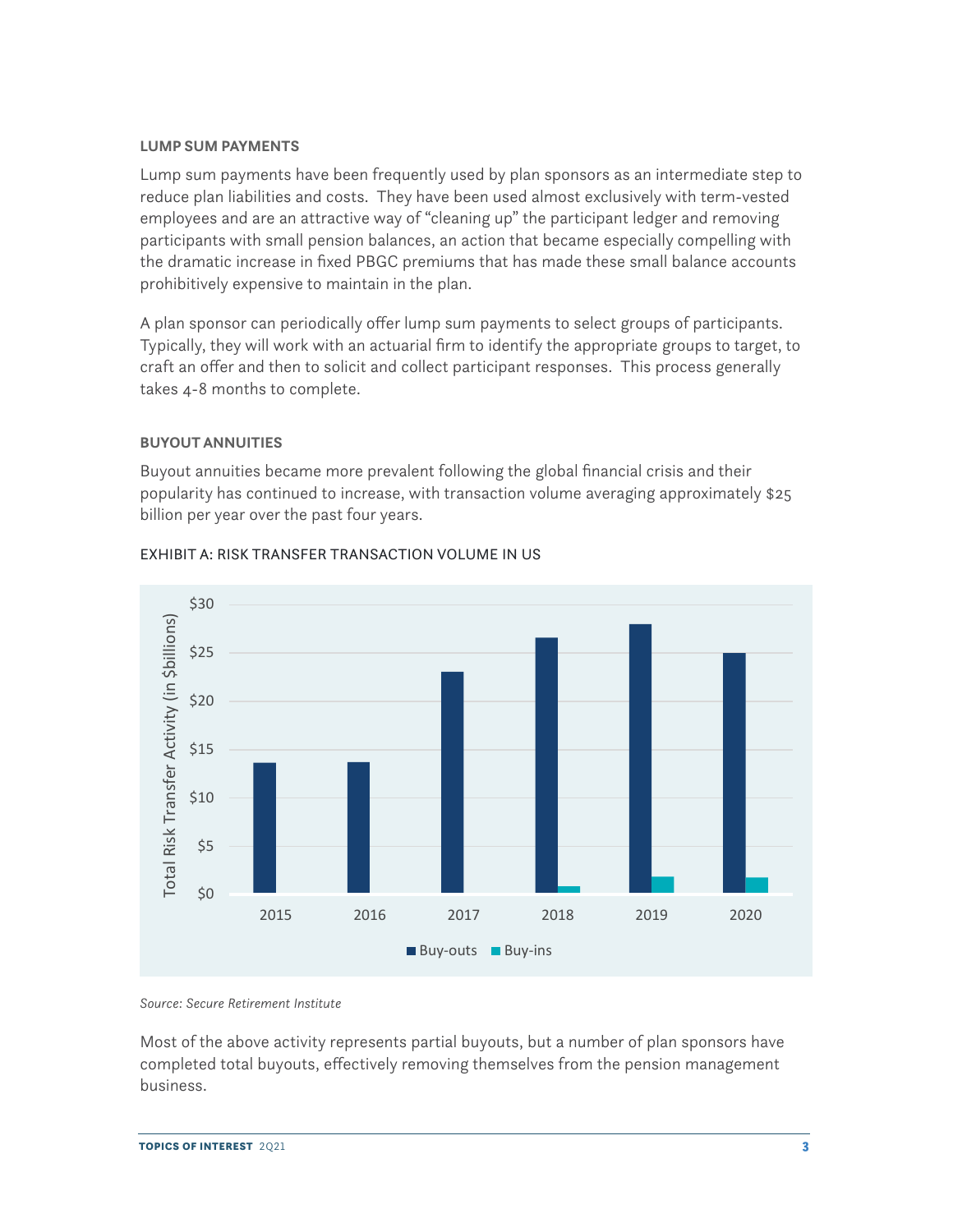Buyout annuities are usually most cost-effective for current retiree populations with shorter durations, but they can also be utilized with term-vested and active employees with frozen pensions. Buyouts can become more expensive when the liability is not as well defined, such as with pensioners who are still accruing benefits or with plans that offer lump sum payments instead of, or in addition to, a monthly annuity. Cash balance pension plans typically have a lump sum feature (and other attributes) that make them more expensive to include in a buyout annuity transaction.

The appeal of the buyout annuity is that upon completion, the assets and liabilities covered by the annuity are transferred off the plan sponsor's balance sheet and onto that of the insurer. The insurer then bears all the risk (investment, longevity, etc.) associated with funding the benefit payments associated with these liabilities going forward. In addition, the plan is no longer responsible for escalating PBGC premiums for the transferred pensioners, no longer bears the investment and administrative costs of managing the assets and making benefit payments and is not subject to future regulatory changes that may impact future contribution requirements and/or financial statements.

Completing a buyout annuity process is complex and time consuming. The process can take from 12-24 months and most plan sponsors engage various "experts" - including legal counsel, independent fiduciary, actuary, transition manager and annuity placement specialists - to guide the process and ensure they are conducting their fiduciary duty (as outlined in Department of Labor Bulletin 95-1) throughout.

One important consideration is that a full or partial buyout annuity will also require settlement accounting, which can have a meaningful impact on a corporation's financial statements. Depending on the expected impact, the desire to avoid settlement accounting may be one factor that would lead a plan sponsor to opt to retain the plan liabilities on the balance sheet and consider hibernation strategies instead.

## **ASSESSING THE COST OF A BUYOUT ANNUITY**

One of the first steps (and most time-consuming) to complete is "cleaning up" the actuarial data of the population to be included in the buyout annuity. This step can range from cleaning up participant data to conducting a custom mortality study and is essential to ensure that the insurers' bids are accurate and reflective of the plan sponsor's expectations.

As the graph below indicates, the cost of buyout annuities has been steadily declining over the past 10 years as more insurers enter the market.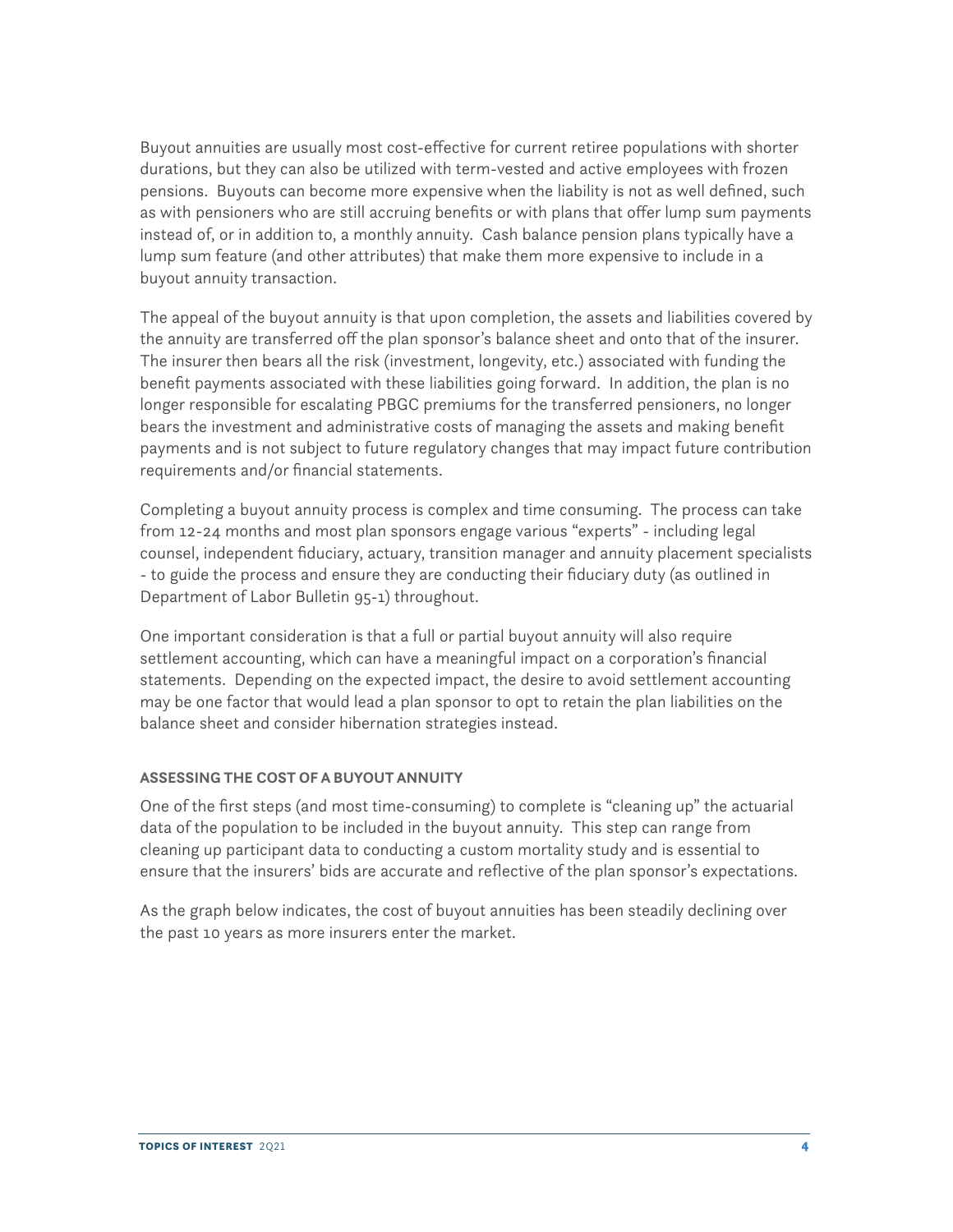EXHIBIT B: BUYOUT COSTS DECREASING



*Source: Milliman Pension Buyout Index*

When soliciting competitive bids for a buyout annuity, pricing can vary widely from insurer to insurer and transaction to transaction. Actual pricing will depend on:

- $-$  Deal size
- $-$  Insurer demand (can vary throughout the year)
- $-$  Participant demographics
- $-$  Cash or assets-in-kind transaction

When evaluating the cost of the buyout versus the cost of maintaining the liabilities on the balance sheet, it is important to consider all costs – PBGC premiums, investment and administrative costs and risks – investment, longevity and regulatory risk – associated with maintaining the plan.

#### **PRT'S IMPACT ON FUNDED STATUS**

The attractiveness of a pension risk transfer (for both lump sums and buyouts) will also depend on the current funded status of the plan. If the plan is underfunded, a lump sum offering or partial buyout annuity will serve to reduce the funded status of the remaining assets and liabilities, requiring the remaining assets to work harder and potentially increasing future contribution requirements. The table below illustrates the impact on a well-funded plan versus a less well-funded plan.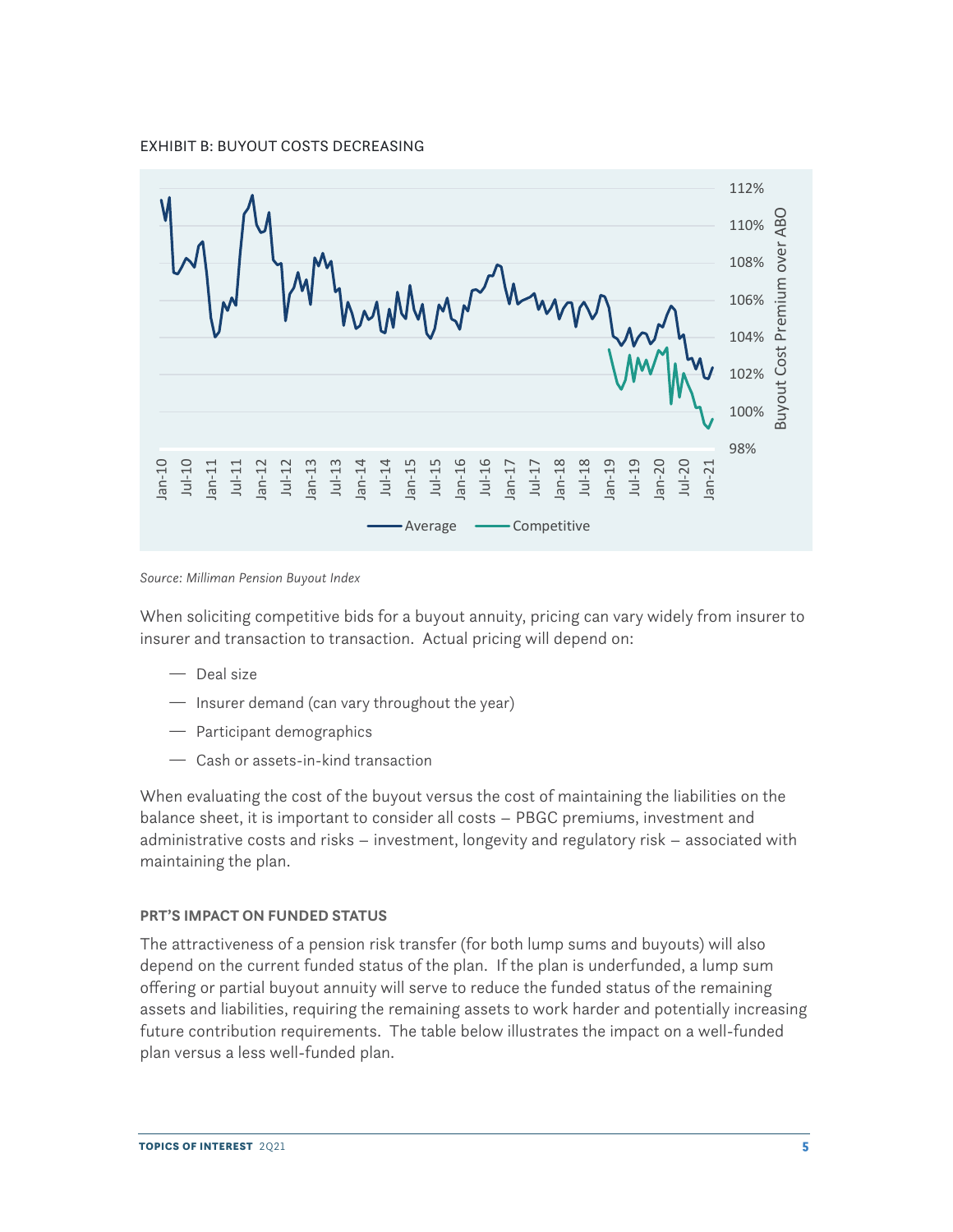#### EXHIBIT C: PRT & FUNDED STATUS

|                            |                     | <b>Partial Risk</b> |                 | Decline in          |
|----------------------------|---------------------|---------------------|-----------------|---------------------|
|                            | <b>Pre-transfer</b> | <b>Transfer</b>     | Post-transfer   | <b>Funded Ratio</b> |
| <b>Well funded Plan:</b>   |                     |                     |                 |                     |
| Assets                     | \$95                | (25)                | 70 <sub>I</sub> |                     |
| Liabilities                | \$100               | (25)                | 75              |                     |
| <b>Funding Ratio</b>       | 95%                 |                     | 93%             | $-2%$               |
| <b>Poorly funded plan:</b> |                     |                     |                 |                     |
| Assets                     | \$70                | (25)                | 45              |                     |
| Liabilities                | \$100               | (25)                | 75              |                     |
| <b>Funding Ratio</b>       | 70%                 |                     | 60%             | $-10\%$             |

#### **INVESTMENT IMPLICATIONS OF PRT**

As a plan sponsor approaches the point where they are considering a PRT, it is important to ensure that the portfolio is structured appropriately and has sufficient liquidity to fund lump sum benefit payments, or to transfer cash or securities in exchange for the buyout annuity. There will also need to be enough liquidity to reposition the remaining assets to the desired asset allocation policy.

For large buyout annuities, better pricing is often offered if a plan sponsor can transfer assets in-kind to the insurer. These assets would generally consist of investment grade corporate bonds and U.S. Treasuries that meet the insurer's portfolio requirements. They will typically provide a list of bond characteristics and/or names that they would accept and the plan sponsor would then work with existing investment managers to construct a portfolio of securities that could be used for the in-kind transaction. If the size of the buyout is significant, it may make sense to engage a third-party transition manager to handle the restructuring to minimize costs and potential market impact.

For pensions that have held legacy investments in illiquid asset classes like private equity or real estate, it is important to prepare to wind down these exposures well in advance of an anticipated PRT of significant size. For instance, in the Exhibit C example for the well-funded plan, a 20% allocation to illiquid investments pre-transfer would become a 27% allocation post-transfer, due to the reduced denominator. A de-risking glidepath will generally provide a mechanism to gradually reduce these exposures as funded status approaches 100%.

## **Hibernation**

Many plan sponsors may prefer hibernation strategies to pension risk transfer strategies for reasons ranging from potential lower cost, paternalism, or desire to avoid settlement charges (in the short-run or long-run). The appropriate hibernation strategy will differ from plan sponsor to plan sponsor based on their objectives and risk tolerance. For purposes of our discussion below, we will assume that the plan has reached 100% funded on a projected benefit obligation (PBO) basis.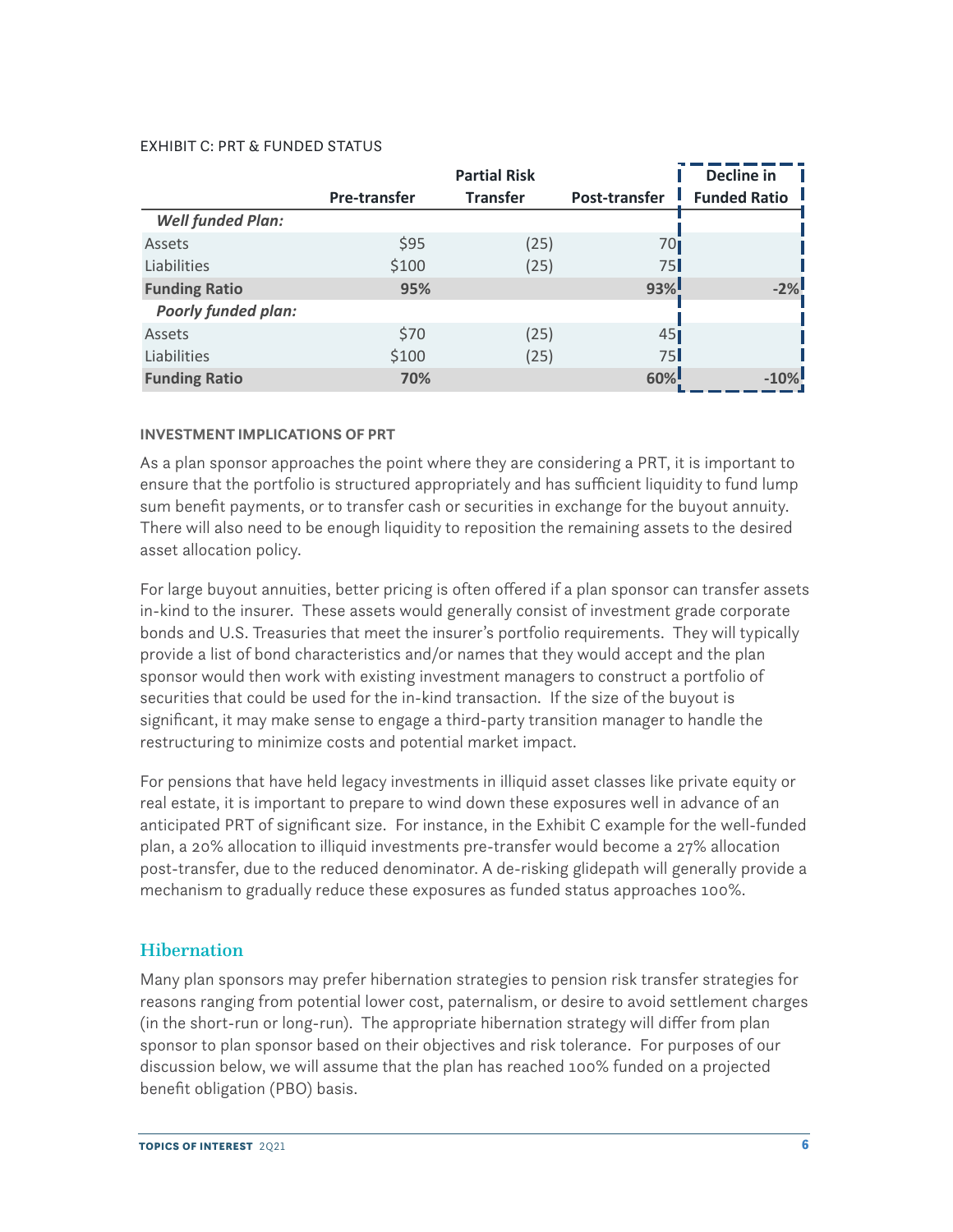#### **THE CUSTOM BENCHMARK**

Creating a custom liability benchmark is the initial step in building a hibernation strategy, if not already considered during the de-risking glidepath. This benchmark can take on many forms depending on the nature of the liabilities and the amount of funded status volatility a plan sponsor is willing to withstand. Benchmarks may be built from the bottom-up with fixed income securities that match the key-rate duration profile of the plan's benefit payment stream, or they may consist of public fixed income benchmarks that are weighted in a manner that reflects the key-rate duration profile (as illustrated in Exhibit D below). While matching the duration profile is the primary measure, other characteristics that are considered are credit quality, sector allocation and individual position size.



EXHIBIT D: CUSTOMIZED LIABILITY BENCHMARKS – EXAMPLE OF MARKET INDEX BLENDS VS. LIABILITY

It is important to note, there are certain risks embedded in the liabilities that cannot be hedged with a fixed income portfolio:

- $-$  The first is longevity risk. Excluding the potential impact of COVID-19, the trend for participant longevity has been steadily increasing. Over time, this could cause growth in liabilities to outpace the returns of a custom fixed income liability benchmark.
- $-$  The second is credit migration. Pension liabilities are discounted using AA corporate bond yields (and these bonds are often selected based on highest yields). Because of the limited number of AA issuers, it would not be practical to hold a "AA-only" portfolio. It would be overly concentrated. Therefore, the custom fixed income index will take credit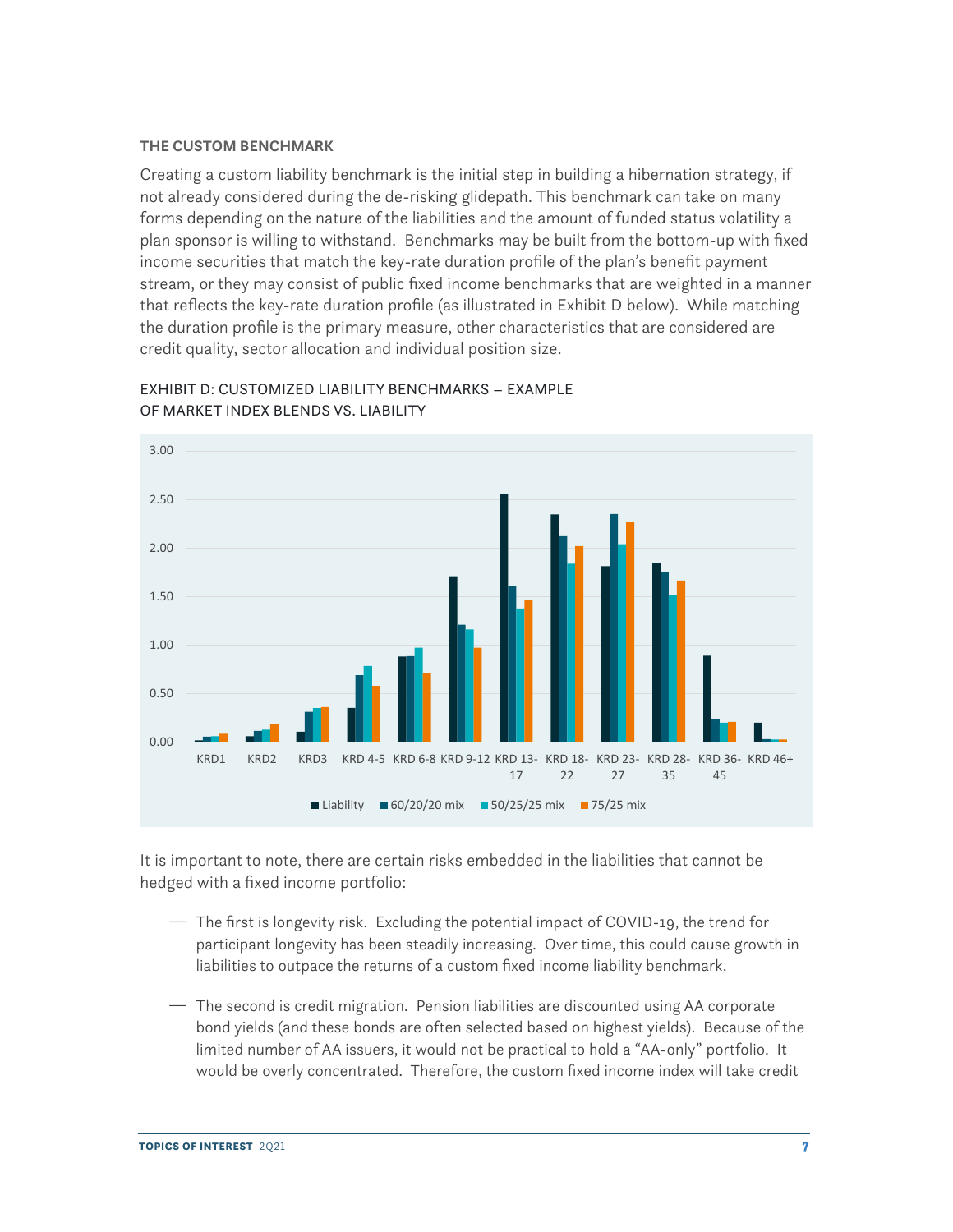risk relative to the AA discount rate to ensure appropriate diversification. More important, if a bond that makes up the AA discount rate for the liabilities gets downgraded, it is replaced in the discount curve, but if the plan sponsor owns it in the liability hedge portfolio, they suffer the negative return due to the downgrade. Over time, it is estimated that this "credit migration" can result in meaningful deterioration in funded status, all else equal.

Because of these hedging issues, as well as to incorporate the impact of investment and administrative expenses, many hibernation strategies will still include a small (5-10%) allocation to return-seeking assets. While this introduces some additional funded status volatility, it provides the potential to earn excess returns that would help mitigate longevity risk and credit migration.

## **CUSTOM HIBERNATION PORTFOLIO STRATEGIES**

From a portfolio construction standpoint, hibernation portfolios can be passively or actively managed. Active strategies may offer a greater chance of success since active management may help mitigate credit migration risk and any alpha generated would help offset longevity risk and cover costs.

Another strategy that is growing in popularity is a buy-and-maintain strategy. As the name implies, this is not simply a buy-and-hold strategy, but it is not fully active either. The goal for this type of portfolio is to purchase high-quality fixed income securities that closely match the characteristics of the custom liability benchmark, but management would be limited to monitoring credit quality and periodic adjustments to reflect changes in the liabilities. In this manner, investment management and transaction costs are minimized, and funded status volatility remains low. There is minimal opportunity for alpha, but there may be better credit protection than a purely passive portfolio.

Regardless of portfolio strategy – passive, active, or buy-and-maintain, the primary goal of hibernation strategies is to limit funded status volatility and generate cash flows sufficient to meet monthly benefit obligations.

Plan sponsors that have adopted a de-risking glidepath typically begin building custom liability hedging portfolios when they reach a funded status trigger point that pushes the liability-hedging allocation somewhere above 70%. (Building a highly customized liabilityhedging portfolio prior to this point is an exercise in over-engineering since the bulk of funded status volatility will be driven by the return-seeking allocation.) This allocation can then be further customized as the portfolio approaches the hibernation stage.

A plan sponsor may want to adopt a hibernation strategy as an interim step in advance of a buy-out annuity. The good news is that if a plan sponsor later opts to do a buy-out annuity after adopting a hibernation strategy, the portfolio should not require a significant amount of restructuring to prepare it for an in-kind transfer to an insurance company.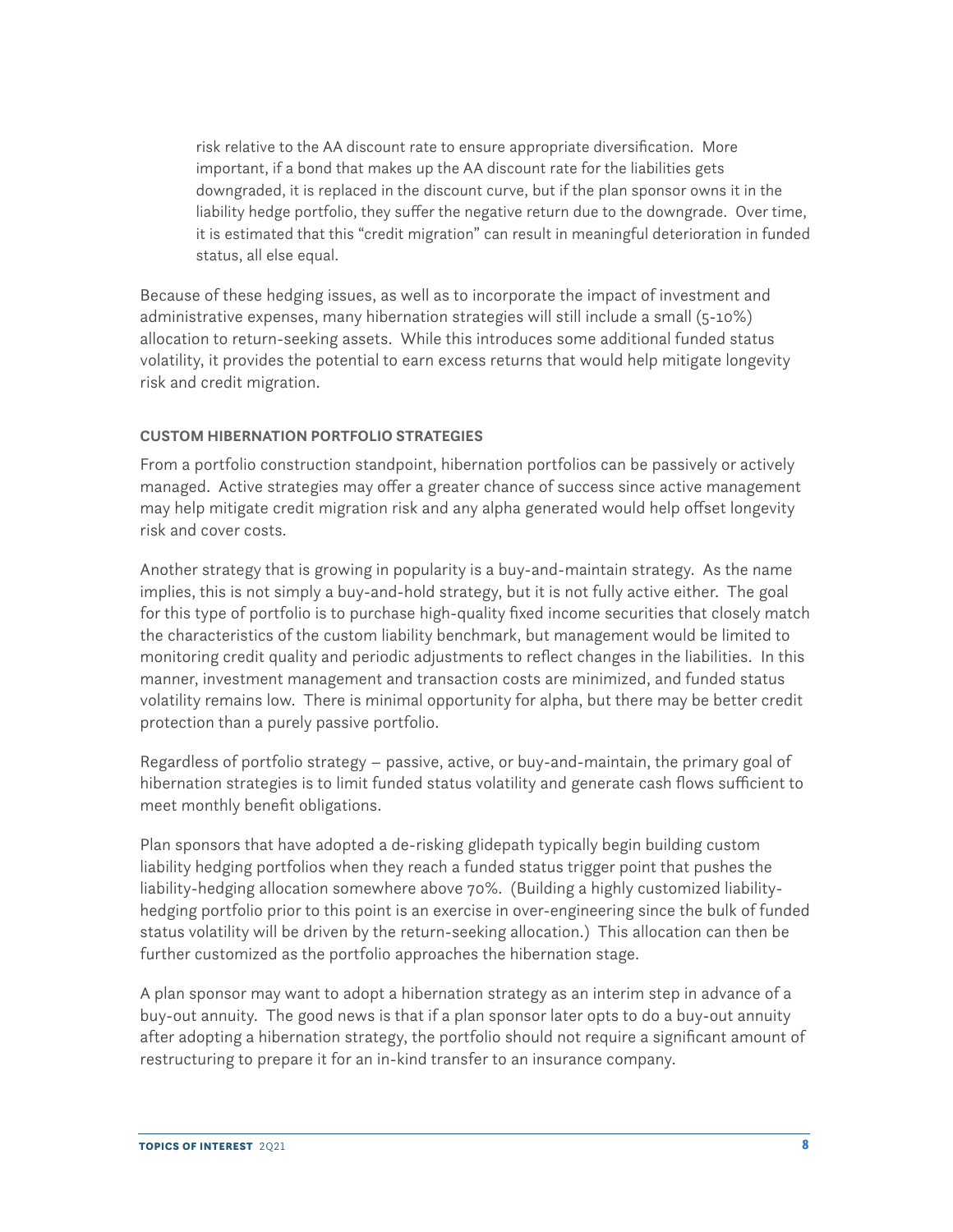#### <span id="page-8-0"></span>**USE OF BUY-IN ANNUITIES**

One component of a hibernation strategy that has been utilized in the U.K. and is beginning to gain some traction in the U.S. is the buy-in annuity. In January 2021, Lockheed Martin announced that it had purchased an \$800 million buy-in annuity to cover certain employees.

A buy-in annuity is priced similarly to a buy-out annuity, and like a buy-out annuity, the buy-in annuity provider is responsible for funding all future benefit payments made to those participants covered, with one notable difference - the plan sponsor still retains responsibility for administering the benefit payments to participants.

This structure results in some potential advantages over a buy-out annuity:

- 1. The buy-in annuity becomes an asset of the plan therefore, there is no negative impact to funded status or future contribution requirements for underfunded plans.
- 2. There is no settlement accounting required.
- 3. Often, the buy-in annuity can be converted to a buy-out annuity in the future at no additional cost.

Unlike the buy-out annuity, the owner of a buy-in annuity will still be responsible for PBGC premiums and other administrative costs. Despite this obvious negative, the buy-in annuity could start to become a more integral part of hibernation strategies in the U.S.

## **Conclusion**

Year-to-date, through March 2021, it is estimated that the average funded status of U.S. corporate pension plans has increased by roughly 8%[5](#page-9-0) , as continued strong equity markets have been accompanied by rising discount rates, especially benefiting those plans with lower interest rate hedge ratios. While we can undoubtedly expect further volatility across rates, credit spreads and equity markets, many plan sponsors may already find themselves in a position to execute on their end-game strategy. For others still seeking to close a funding deficit, now may be the perfect time to begin developing an end-game strategy and ensuring that investment portfolios are aligned to that end.

This Topics of Interest paper was designed to provide you a high-level overview of the various end-game strategies available to pension plan sponsors. Any one of these strategies is a major undertaking and usually involves input across a wide range of internal stakeholders and outside advisors. As always, planning is the key to success, whichever approach is decided to be the correct one.